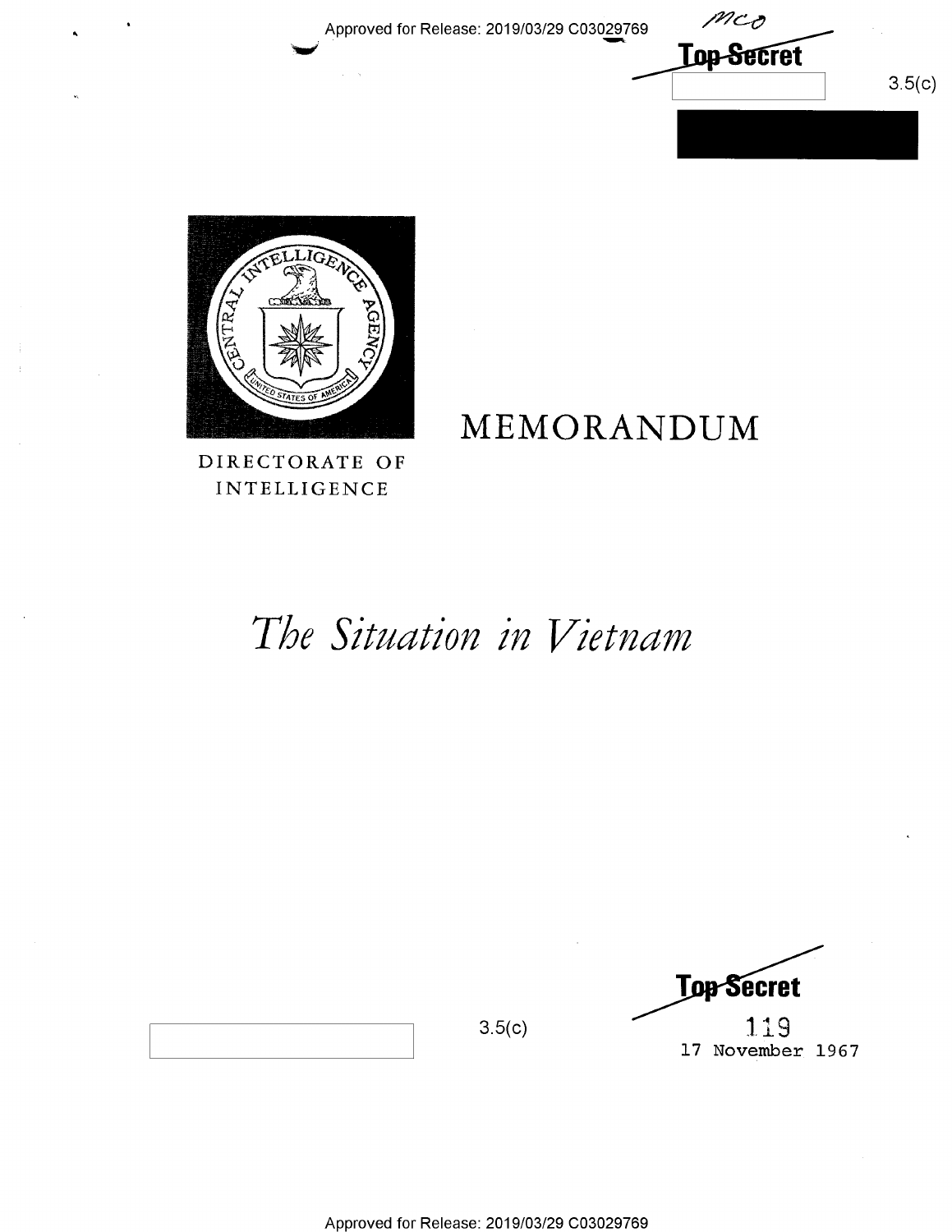Approved for Release: 2019/03/29 C03029769



## WARNING

This document contains classified information affecting the national security of the United States within the meaning of the espionage laws, US Code Tale 18. Sections 793, 794, and 798.

 $3.5(c)$ 

 $\overline{a}$ 

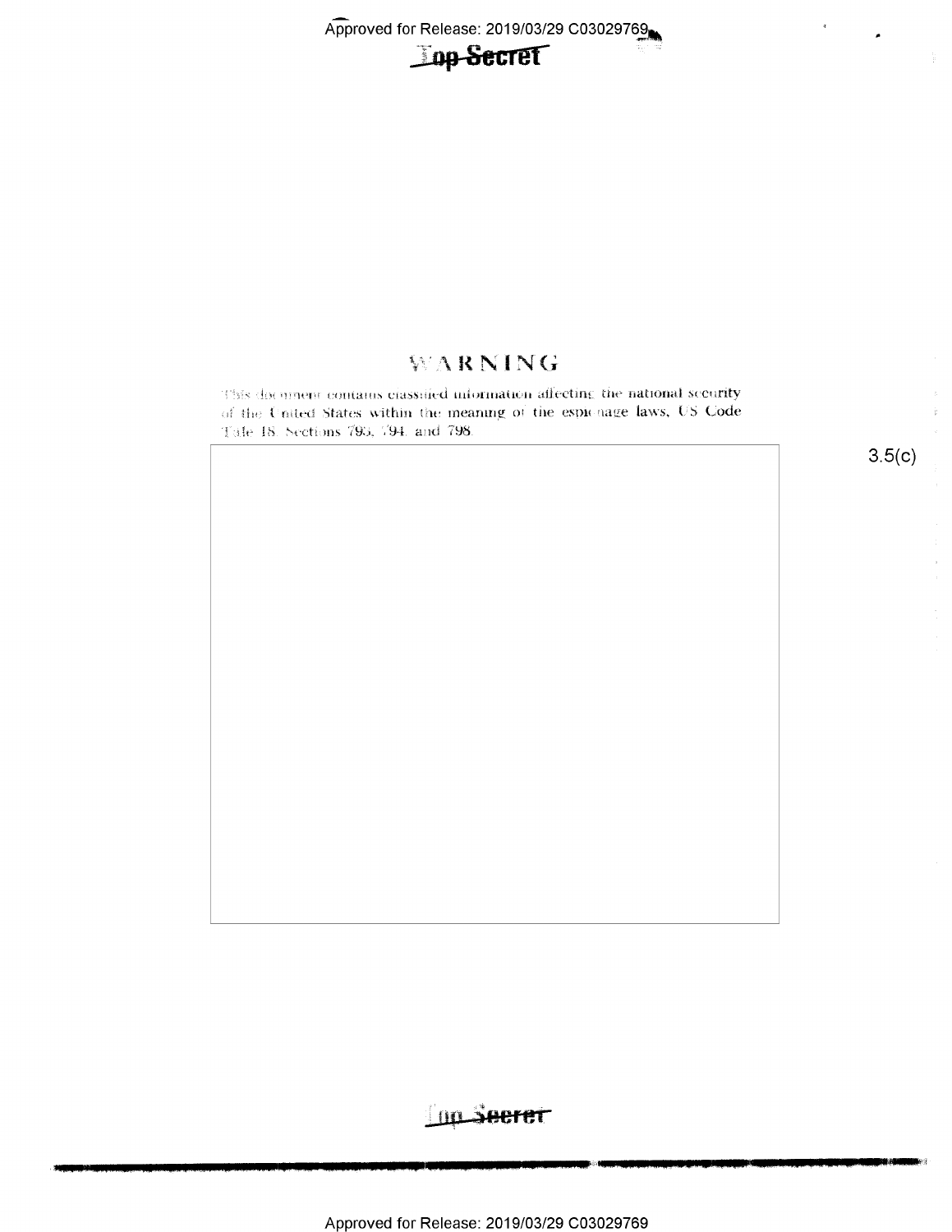| Approved for Release: 2019/03/29 C03029769<br><b>TOP-SECRET</b>                                                                                                                                                                                                                                                                                                                                                        | 3.5(c)<br>3.5(c) |
|------------------------------------------------------------------------------------------------------------------------------------------------------------------------------------------------------------------------------------------------------------------------------------------------------------------------------------------------------------------------------------------------------------------------|------------------|
| Information as of 1600<br>17 November 1967<br>HIGHLIGHTS                                                                                                                                                                                                                                                                                                                                                               | 3.5(c)           |
|                                                                                                                                                                                                                                                                                                                                                                                                                        | 3.3(h)(2)        |
| Ι.<br>The Military Situation in South Vietnam:<br>Fighting continues in the Dak To area and<br>the Communists are<br>preparing more "battle positions" west of Dak To<br>(Paras. 1-5). North Vietnamese forces may be<br>preparing for new attacks near the Demilitarized<br>Zone (Paras. 6-9). Operation ESSEX, a sweep near<br>the Quang Nam - Quang Tin Province border, term-<br>inated on 17 November (Para. 10). | 3.3(h)(2)        |
| II. Political Developments in South Vietnam:<br>Tran Van Don claims that the Freedom Fighters<br>Association is not yet an organized party and that<br>it will be from one to two years before it is<br>$(Paras. 1-3)$ .<br>The upper<br>house has been discussing the question of states of<br>forces in South Vietnam, and there are indications<br>that this may soon become a more important issue<br>(Para. 8).   | 3.3(h)(2)        |
|                                                                                                                                                                                                                                                                                                                                                                                                                        | 3.3(h)(2)        |
| Other Military Developments:<br>IV.<br>There is<br>nothing of significance to report.<br>Communist Political Developments:<br>$V_{\bullet}$<br>There<br>is nothing of significance to report.                                                                                                                                                                                                                          |                  |
| i                                                                                                                                                                                                                                                                                                                                                                                                                      | 3.5(c)           |
| <b>TOP-SECRET</b>                                                                                                                                                                                                                                                                                                                                                                                                      | 3.5(c)           |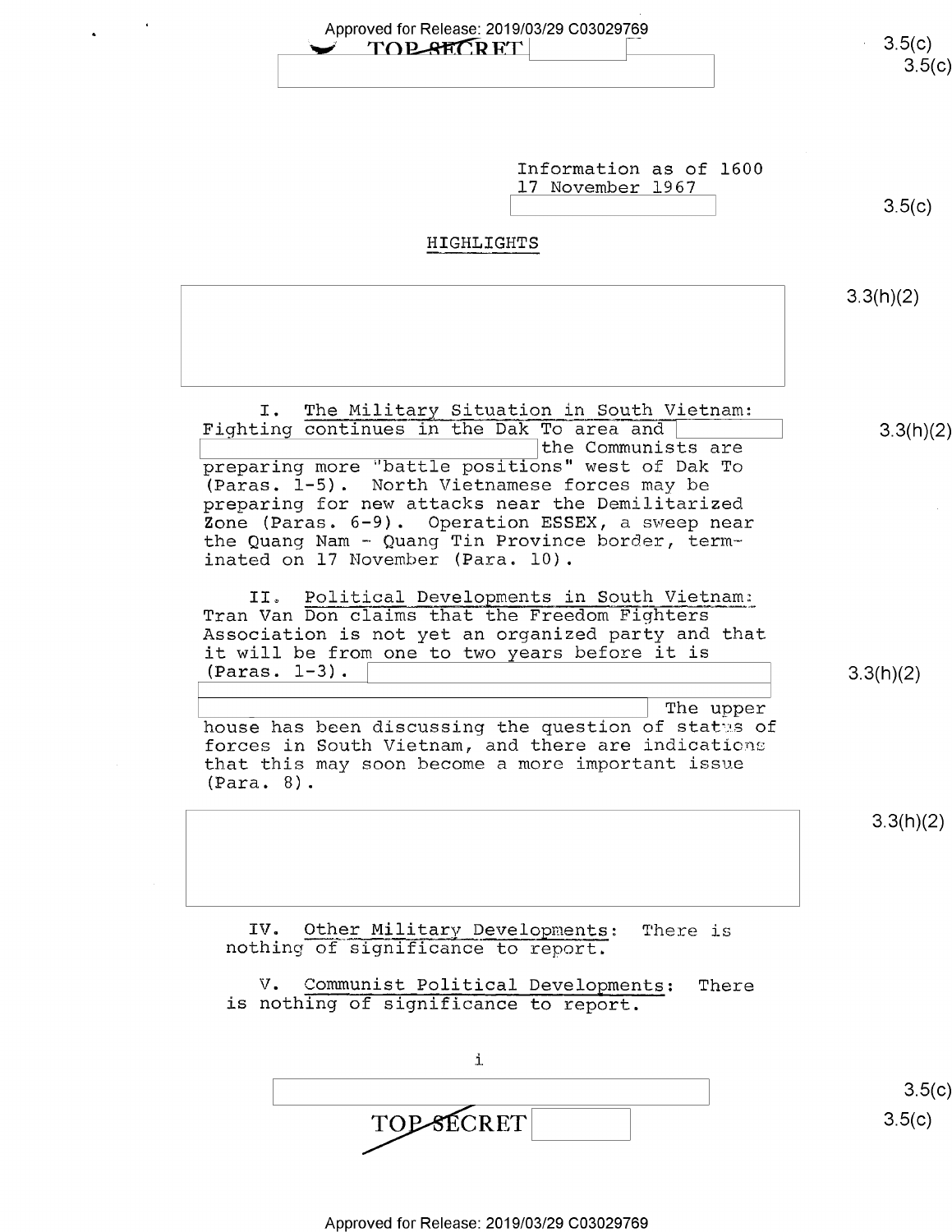VI. Other Major Aspects: Two US reporters reportedly discovered a Viet Cong base camp while traveling in eastern Cambodia (Paras. l-3). North Vietnam has now set up or is working on seven different means for crossing the Canal des Rapides (Paras. 4-6).

l7 November l967

 $\frac{3.5($ 

 $3.5(c)$ <br>3.5(c)

Approved for Release: 2019/03/29 C03029769

ii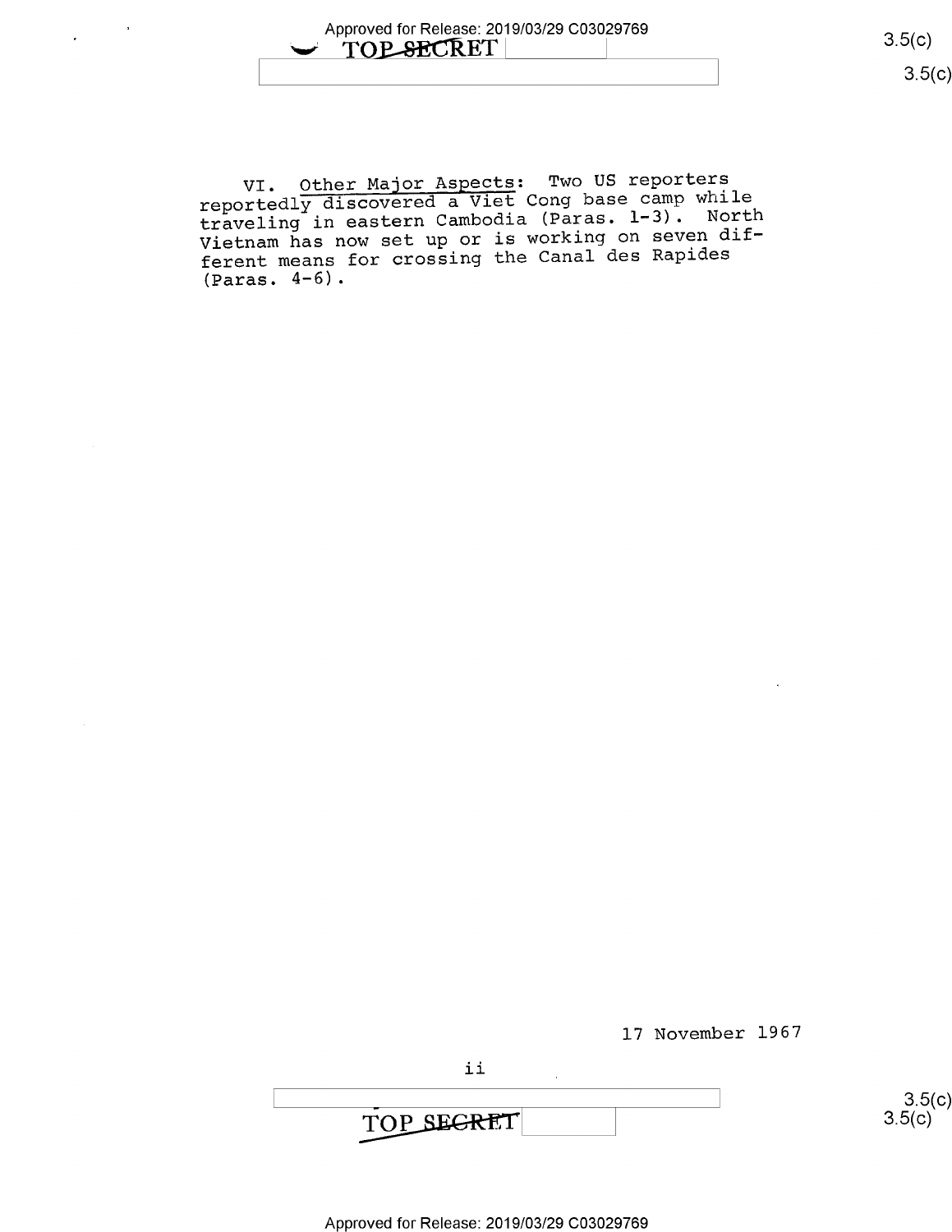

68705 11-67 CIA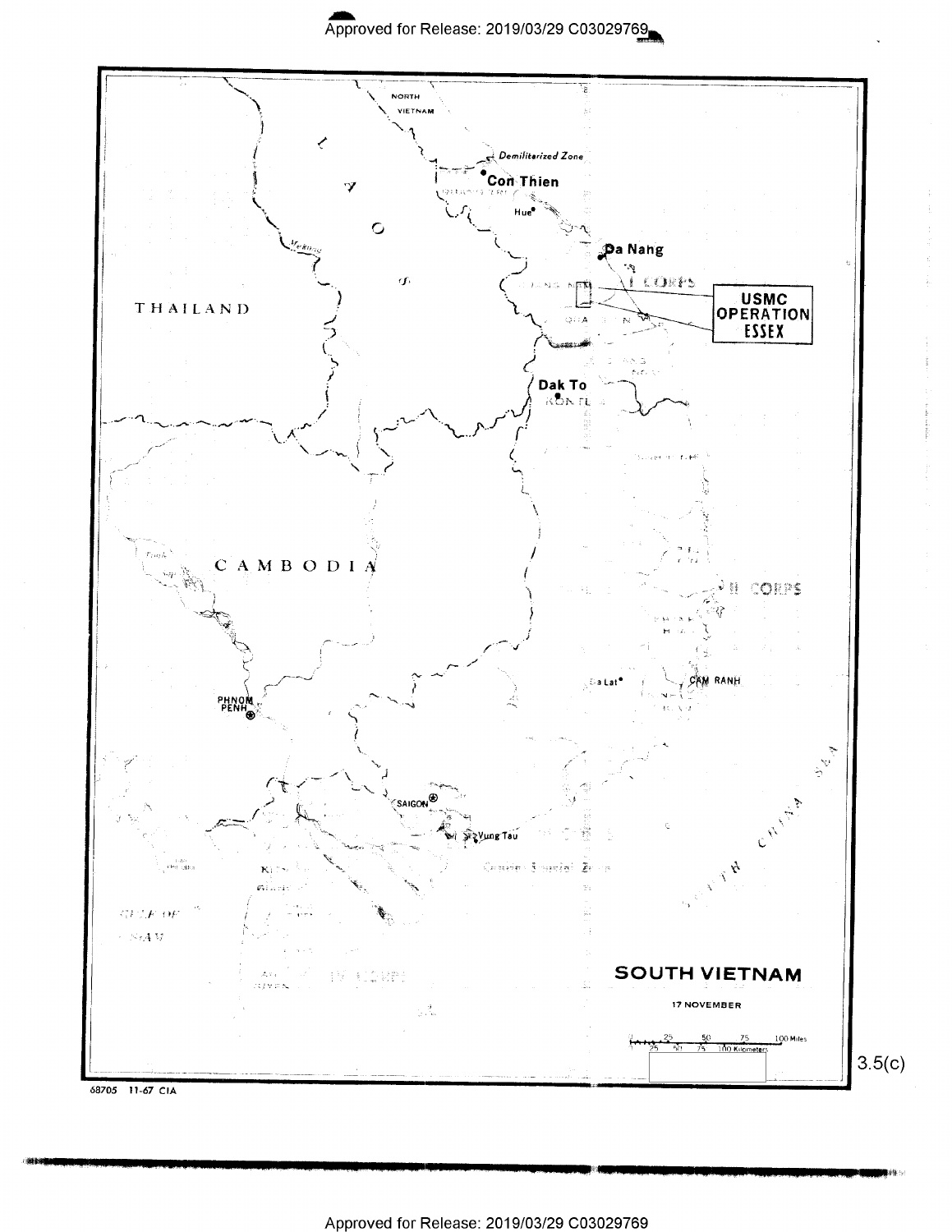Approved for Release: 2019/03/29 C03029769

 $\text{TOP}$   $\text{SECR}$   $\text{ET}$   $\qquad \qquad$  3.5(c) TOP SECRET

#### I. MILITARY SITUATION IN SOUTH VIETNAM

1. On l7 November, two companies of the US 4th Infantry Division advanced behind air and artillery strikes to seize the high ground-—hill 1338--on a ridge overlooking Dak To from the south. The US soldiers reported the enemy put up stiff resistance from well dug-in positions before withdrawing. First reports state that seven Americans were killed. Enemy casualty figures have not yet come in.

2. To the north of Dak To, a South Vietnamese Army paratrooper brigade lost four killed and 40 wounded on 17 November when attacked by what were probably ele ments of the North Vietnamese 24th Regiment. At last report the action was still going on. During the night of 16-17 November, another enemy unit—-also believed to be a subordinate of the 24th Regiment-—raided <sup>a</sup>small town less than two miles east of Dak To. Three South Vietnamese Army defenders were wounded and part of the village was set afire.

3. The recent spurt of enemy activity north and east of Dak To probably is intended to relieve pressure on the North Vietnamese 32nd and 66th regiments south and west of the strongpoint. In addition, by spreading the action over a wide area, the Communists<br>probably believe they can improve their chances of probably believe they can improve their chances of and gixh (2) isolating and destroying an American unit.

4. Nearly all of the recent fighting in the Dak To area has developed from US probes into North Vietnamese fortified areas. More of this kind of fighting can be expected as allied forces continue to seek<br>the enemy. the enemy.  $\qquad \qquad \qquad \text{3.3(n)(2)}$ 

It November, between intelligence units of the intelligence is the set of the set of the set of the set of the set of the set of the set of the set of the set of the set of the set of the set of the set of the set of the s North Vietnamese lst Division, refers to "three battle positions" in the mountains west of Dak To--presumably manned by Communist troops—-and a fourth position which has just been prepared but "has not yet been occupied." The US l73rd Airborne Brigade is now deployed

in the neighborhood of these reported positions.<br>
I the headquarters of the North gixhxz) 1 'the headquarters of the North ' Vietnamese lst Division to a subordinate element claimed that during a "few days of combat, we have destroyed more than eight American companies and worn down more than five others."

l7 November l967

 $\begin{picture}(150,40) \put(0,0){\line(1,0){100}} \put(15,0){\line(1,0){100}} \put(15,0){\line(1,0){100}} \put(15,0){\line(1,0){100}} \put(15,0){\line(1,0){100}} \put(15,0){\line(1,0){100}} \put(15,0){\line(1,0){100}} \put(15,0){\line(1,0){100}} \put(15,0){\line(1,0){100}} \put(15,0){\line(1,0){100}} \put(15,0){\line(1,0){100}}$ 

 $I-1$ 

 $3.5(c)$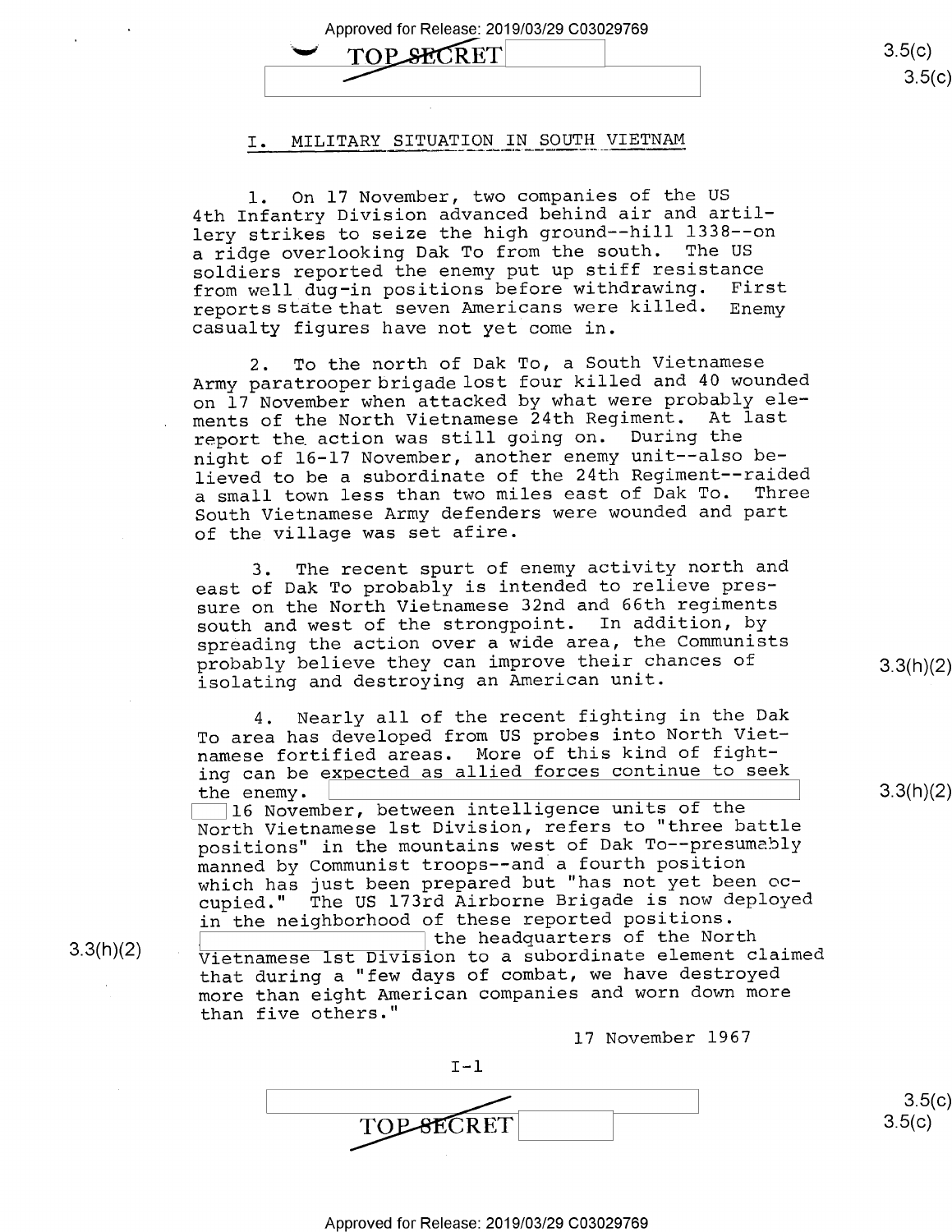An enemy notebook captured on 6 November southwest of Dak To provides further evidence that enemy forces there have received sizable numbers of replacements from North Vietnam. The document states that two thirds of the men in the North Vietnamese 66th Regiment are new recruits and that almost all of the unit's cadre are newly appointed.

#### Communist Military Activity in the DMZ Area

6. North Vietnamese forces continue to move about in the eastern half of the Demilitarized Zone and northeastern Quang Tri Province despite difficulties imposed by bad weather.

7. At least two of the three regiments of the North Vietnamese 324B Division--the 90th and 803rd regiments-—are repositioning within and immediately south of the Demilitarized Zone and have been noted preparing for attacks. Two battalions of the 90th Regiment are in the Con Thien area performing extensive reconnaissance. A recently captured North Vietnamese, who claims to have been a member of the 90th Regiment, states that plans are set for an attack on Con Thien within the next two weeks.

8. Also in the Demilitarized Zone area, the newly identified North Vietnamese 164th Artillery Regiment has moved guns into positions north of Con Thien,

 $3.3(h)(2)$ 

difficulties in moving artillery weapons because of deep water and damaged roads.

9. This Communist activity may be a tactic designed to maintain pressure on US and South Vietnamese soldiers south of the Demilitarized Zone<br>until new plans are formulated. Representatives until new plans are formulated. from elements of the Communist Demilitarized Zone Front are currently meeting and may be discussing and deciding strategy for the next round of fighting.

17 November l967

 $I-2$  $\qquad \qquad \overline{S}(x)$ TOP SECRET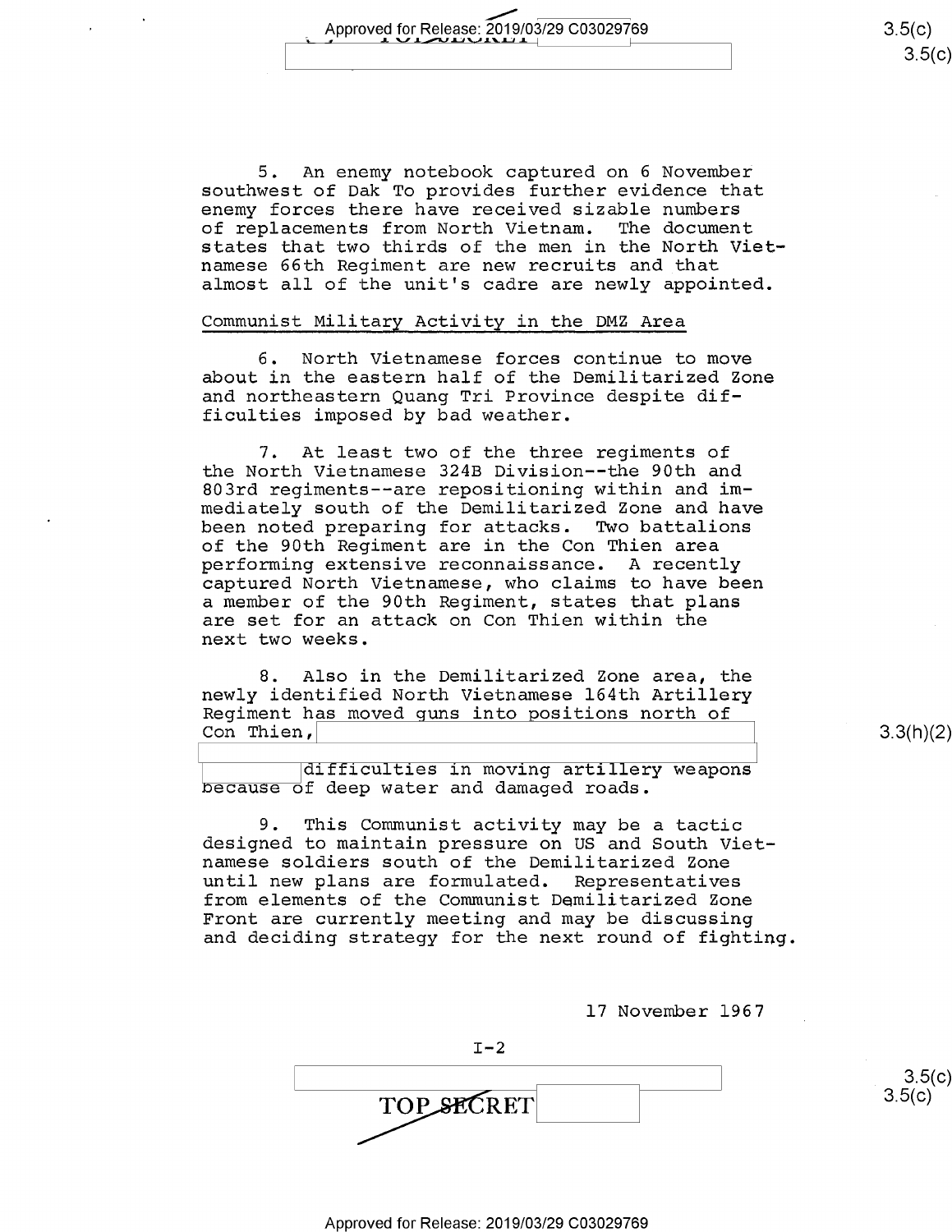# Approved for Release: 2019/03/29 C03029769 3.5(C)<br>2.5(C) 3.5(C) "1 1 1 - 0 1 1

### Qperation ESSEX Ends

l0. Operation ESSEX, a l2-day sweep con- ducted by a battalion of the 5th Marine Regiment Da Nang, ended on 17 November. The operation was<br>highlighted by two significant actions in which<br>Marines encountered heavy opposition from enemy<br>forces in fortified villages. Over 100 air strikes supported the operation. Marine casualties were<br>37 killed and 122 wounded. Enemy losses were 72 killed, mostly from the 3rd Regiment of the North Vietnamese 2nd Division.

l7 November 1967



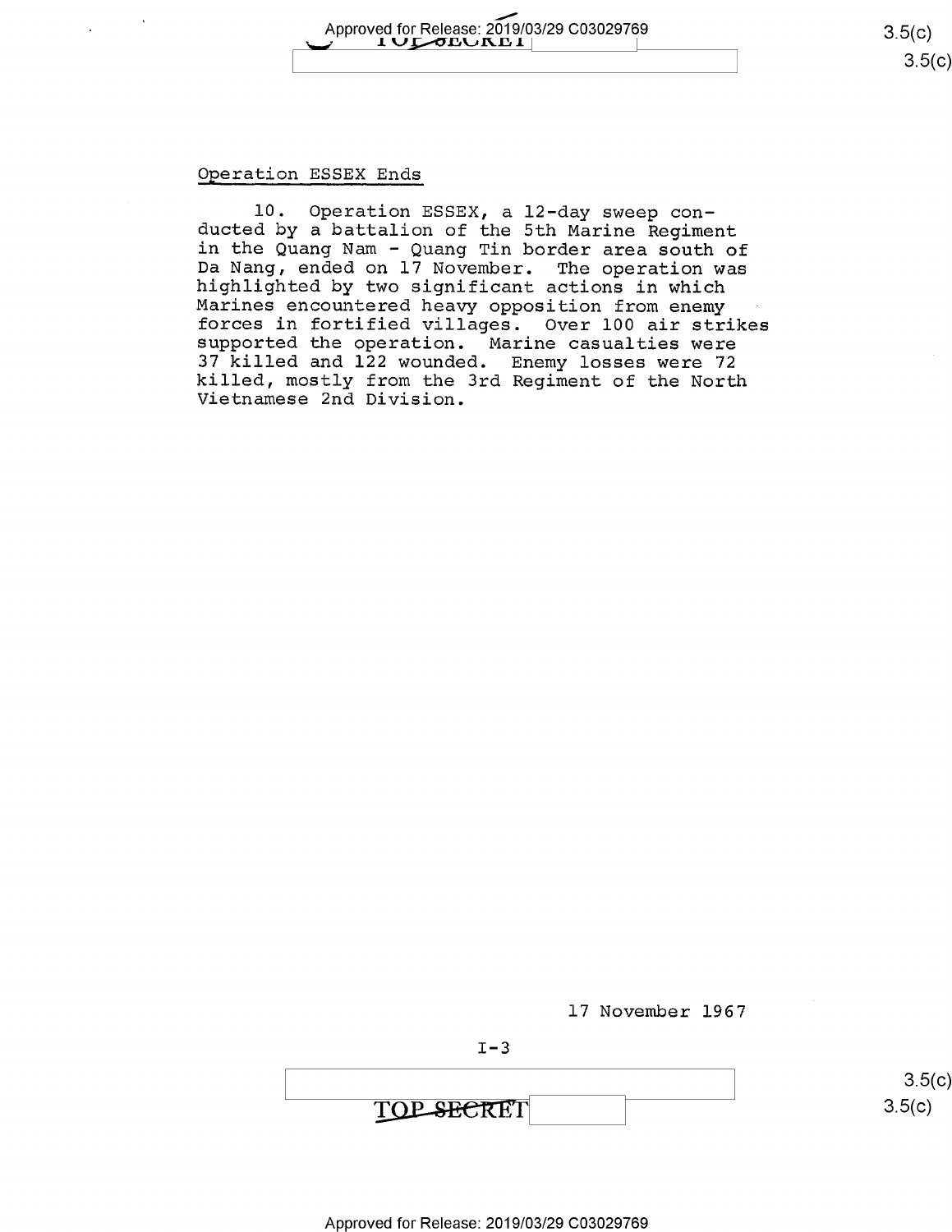### II. POLITICAL SITUATION IN SOUTH VIETNAM

l. Senator Tran Van Don recently discussed the<br>future of his Freedom Fighters Association with an American official, indicating that it was not organized as a political party and that it would take from one to two years to develop it as one. For the present, the association is organizing. The emphasis is on establishing local contacts who will join and then organize local association chapters. The political \_ party envisioned by Don is expected to spring from the resulting mass base.

2. When queried about the relationship between the Freedom Fighters Association and the Farmer-Worker—Soldier bloc, the other political organization of which he is provisional president. Don said that the two groups would probably develop separately. He added, however, that it would be only natural for them to maintain some liaison, given the partial overlapping of their leaderships. He speculated that the Farmer-Worker-Soldier bloc might itself develop into a political party through the connections its legislators have with their respective constituencies.

3. Don acknowledged that there was talk that he would be elected president of the Senate, and said that, if this occurred, the position would preclude his leading the Farmer-Worker—Soldier bloc in the upper house. He would still be free, however, to continue to organize the Freedom Fighters Association and use this as a base of political power.

 $3.3(h)(2)$ 17 November 1967

 $II-1$ 

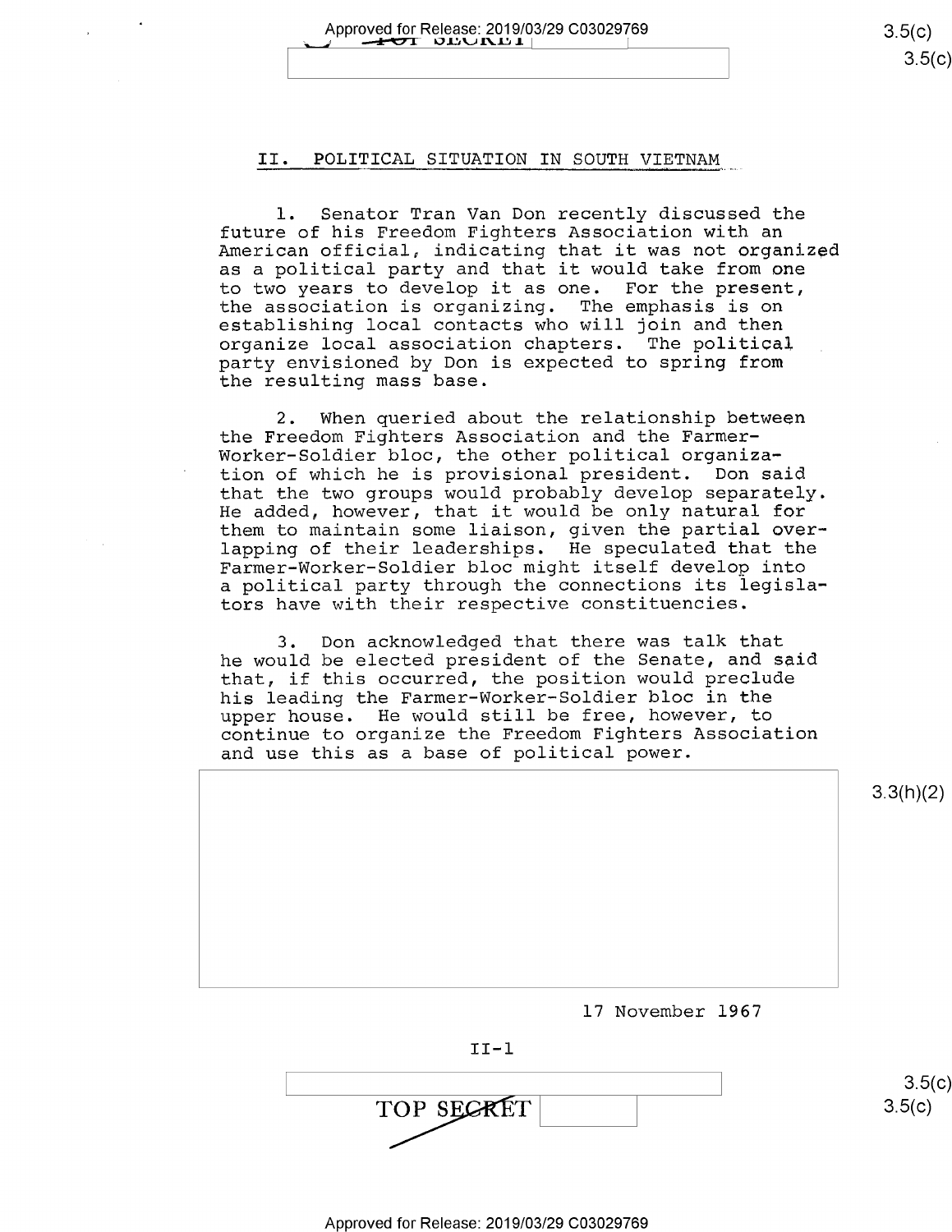Approved for Release:  $2019/03/29$   $0.3029769$   $3.5(c)$ <u>၁.၁</u>(၄)

3.3(h)(2)

Upper House on SOFA

<sup>8</sup>. Discussions in the upper house on 11 and<br>14 November, as well as current Saigon press comment,<br>indicate that the question of a status of forces<br>agreement is coming to the fore. During a discussion<br>over the articles go

l7 November 1967

TOP SE<del>CRE</del>T

 $3.5(c)$  $3.5(c)$ 

 $II-2$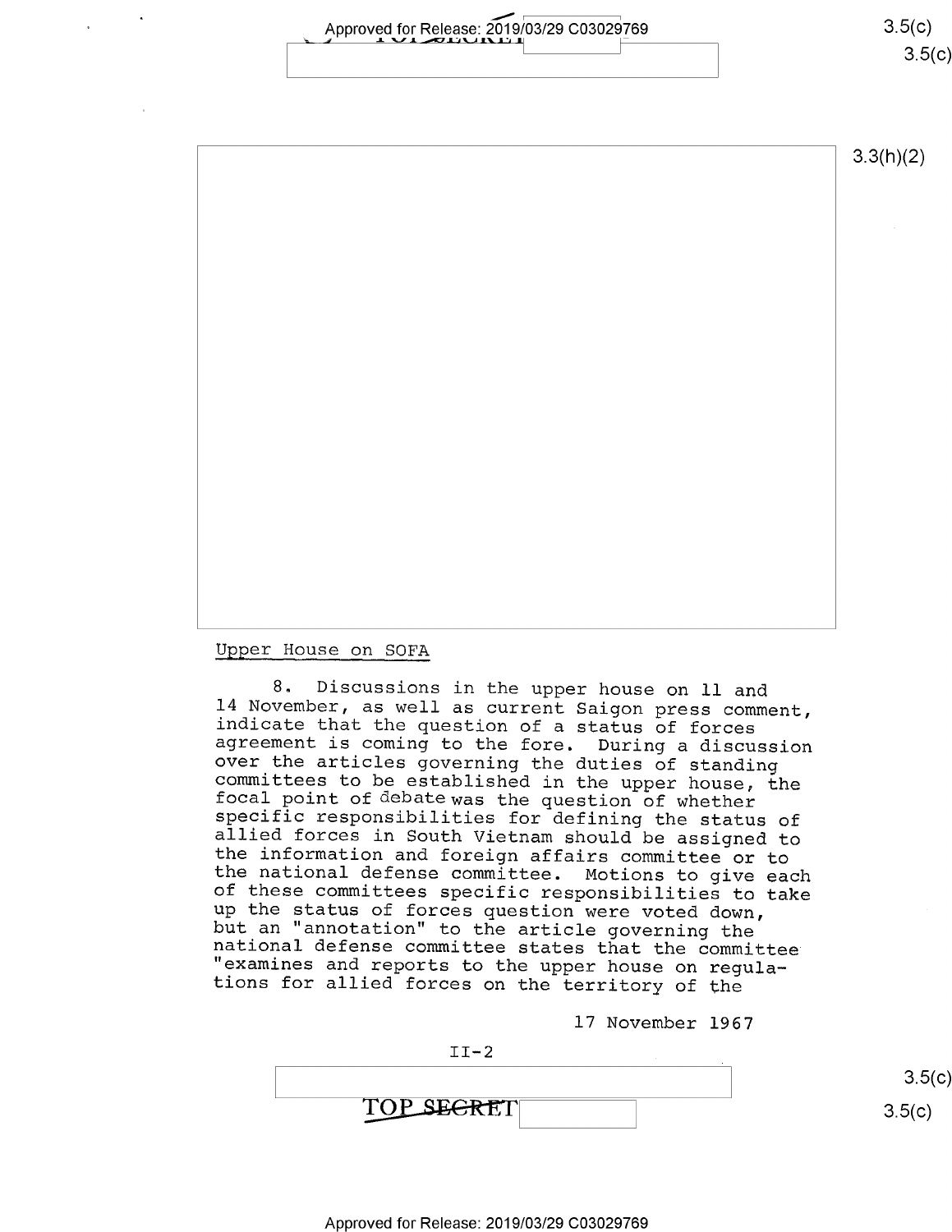$\bar{z}$ 

Republic of Vietnam, when such forces are here."<br>Senator Tran Van Lam has indicated that, while he<br>personally does not favor discussing the status<br>of forces question during war time, he feels there<br>will be considerable pre





TOP SECRET

 $3.5$ C)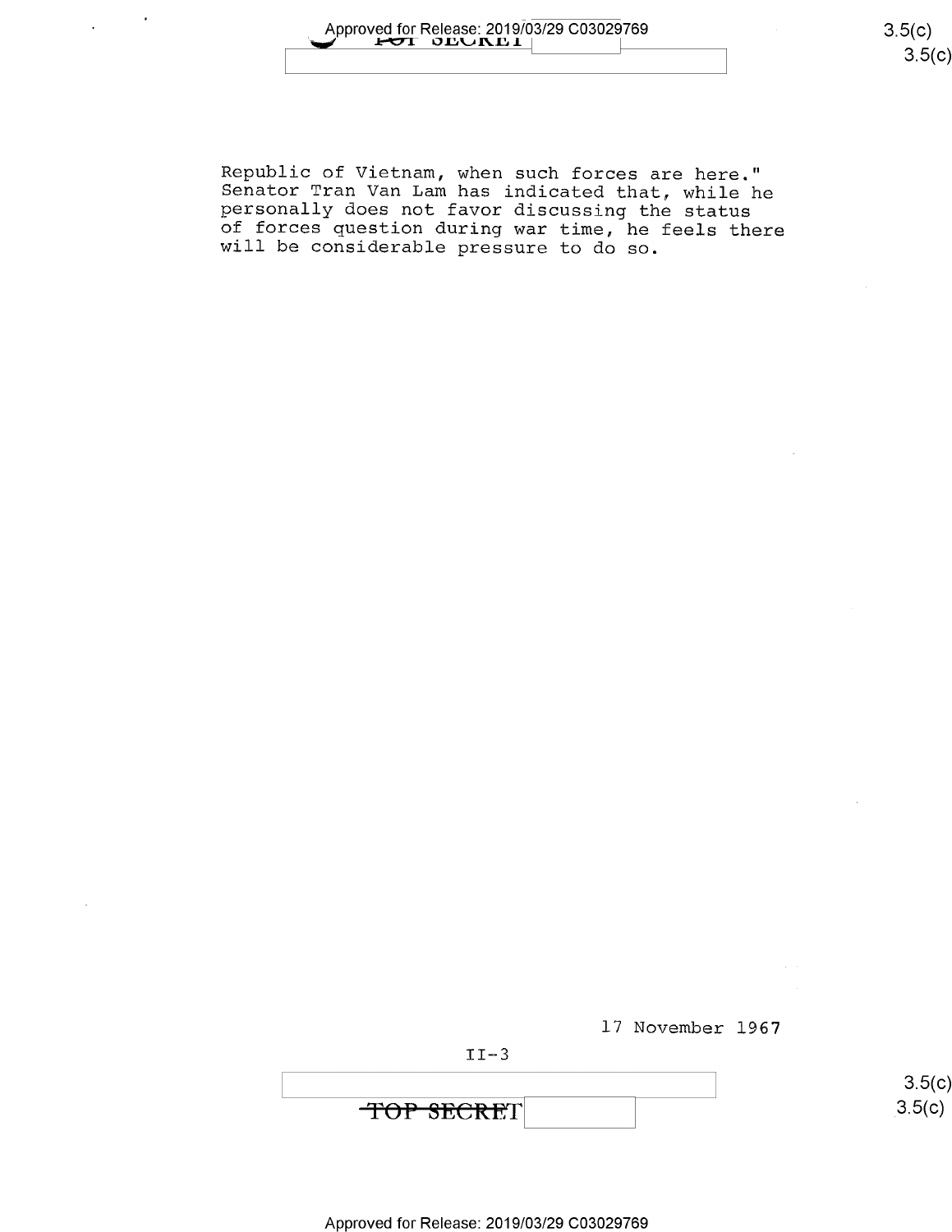

68707 11-67 CIA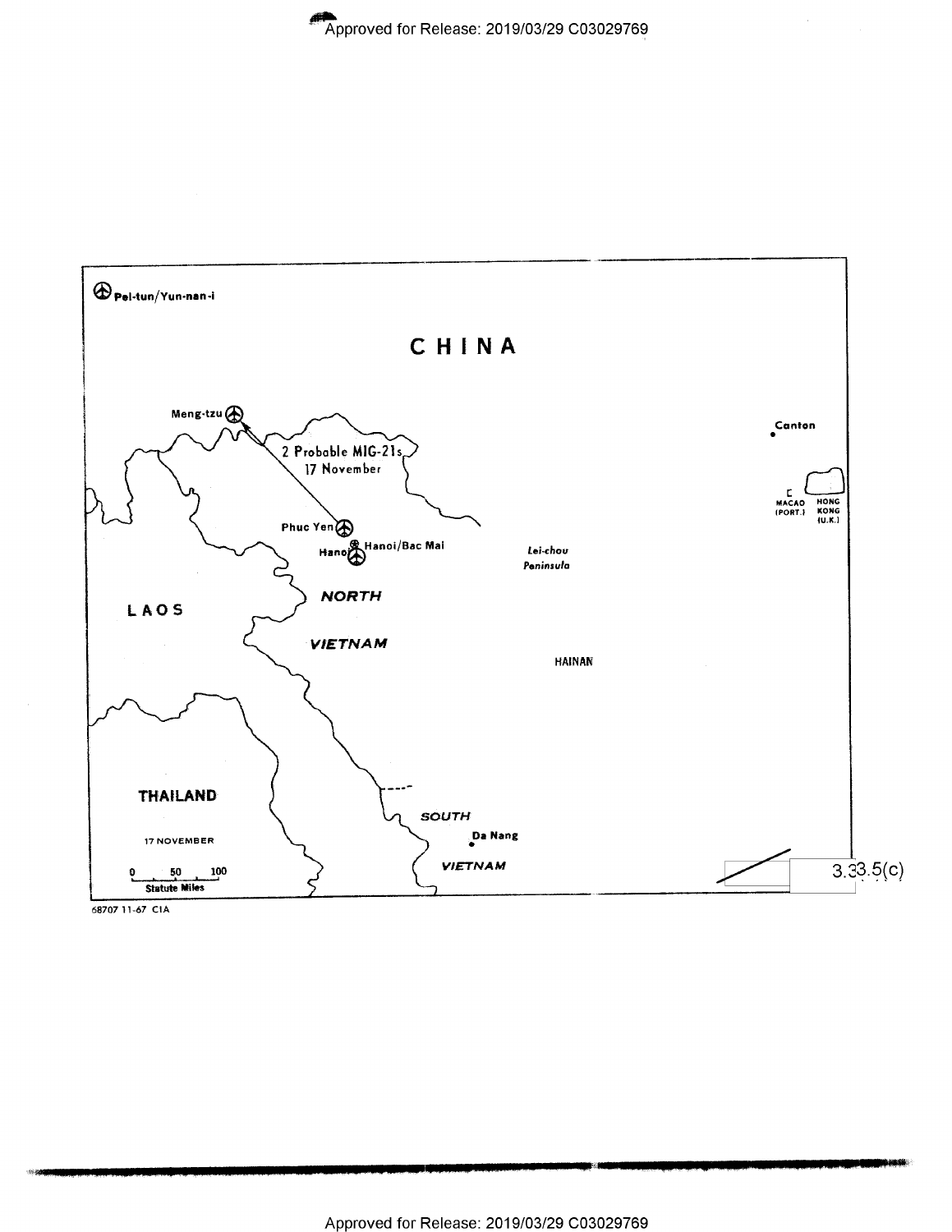| Approved for Release: 2019/03/29 C03029769 | 350<br>3.5(c) |
|--------------------------------------------|---------------|
|                                            |               |

# III. MILITARY DEVELOPMENTS IN NORTH VIETNAM

 $\frac{1}{2} \left( \frac{1}{2} \right) \frac{1}{2}$ 

 $\begin{array}{c} 1 \\ 1 \\ 2 \end{array}$ 

| all located within two miles of the center of Hanoi,<br>were hit on 17 November.                              | 3.3(h)(2) |
|---------------------------------------------------------------------------------------------------------------|-----------|
|                                                                                                               |           |
|                                                                                                               |           |
|                                                                                                               |           |
|                                                                                                               |           |
| 2.<br>The pilots also reported heavy antiaircraft<br>artillery fire and numerous surface-to-air missiles.     |           |
| Four US aircraft were reported lost, two of them<br>to SAMs.                                                  |           |
|                                                                                                               |           |
| з.<br>Two MIG-21s tried unsuccessfully to in-<br>tercept the US planes.                                       |           |
| less than six nours after the Bac                                                                             | 3.3(h)(2) |
| Mai raid two probable MIG-21s departed Phuc Yen<br>Airfield for Meng-tzu in Communist China. The              |           |
| MIG pilots were identified                                                                                    | 3.3(h)(2) |
| as the same two who engaged a flight of USAF<br>F-4s on 16 November, landed at Ning-ming, and                 |           |
| later returned to Phuc Yen.                                                                                   |           |
| Bomb Damage to the Hanoi Diplomatic Quarter                                                                   |           |
| 4.<br>press sources in                                                                                        | 3.3(h)(2) |
| Hanoi report that the offices of the Soviet military                                                          |           |
| attache, the International Control Commission, and<br>the British Consulate were hit on 17 November.          |           |
| Limited damage reportedly was inflicted on the                                                                |           |
| Soviet and British installations. At the ICC<br>quarters one Indian sergeant was killed and another 3.3(h)(2) |           |
|                                                                                                               |           |
| confirmed the casualties.<br>in Hanoi in his report stated it was                                             |           |
| 3.3(h)(2)<br>not clear whether US aircraft or antiaircraft                                                    |           |
| batteries were responsible.                                                                                   |           |
|                                                                                                               |           |
| 17 November 1967                                                                                              |           |

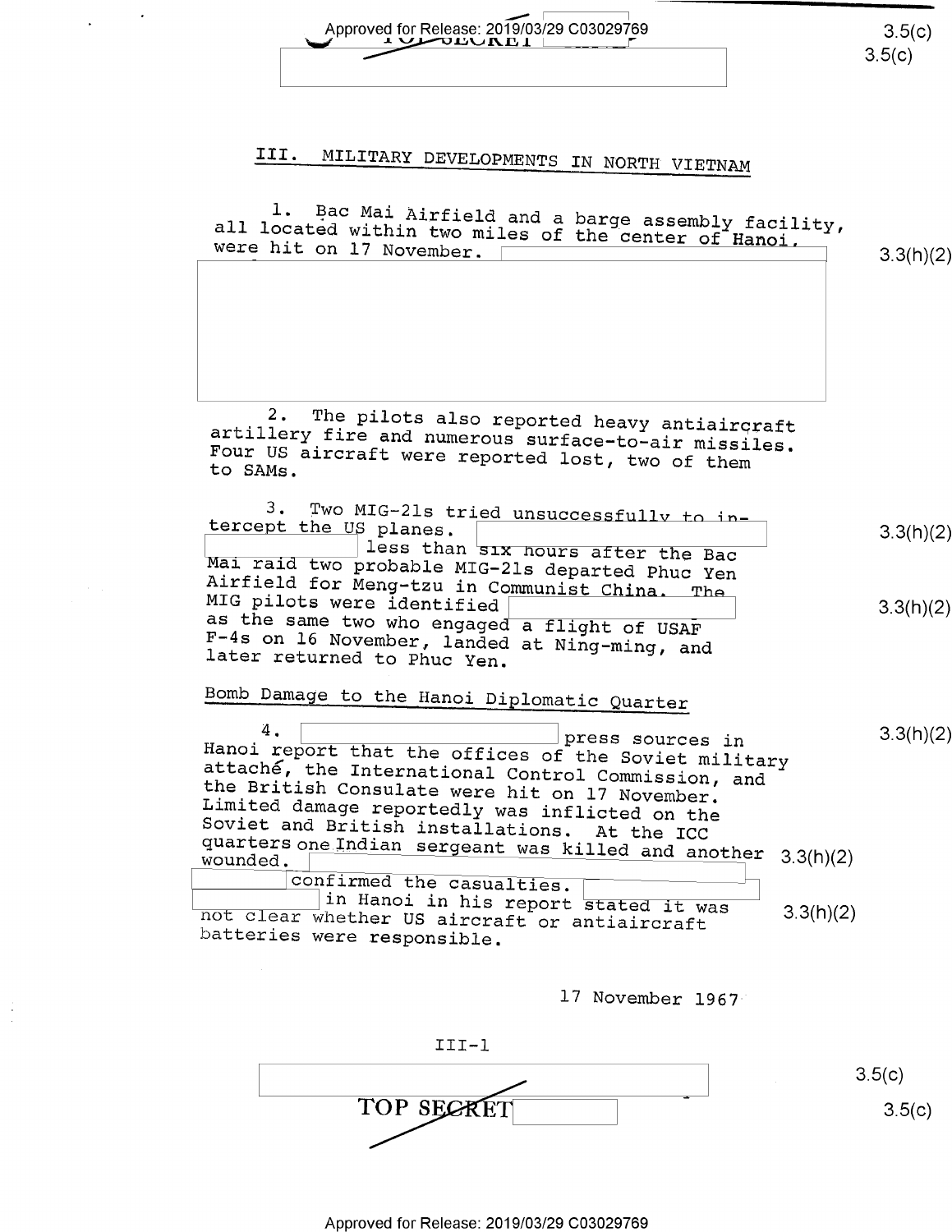$\sim$ 

 $3.5(c)$ 

 $3.5(c)$ 

#### OTHER COMMUNIST MILITARY DEVELOPMENTS IV.

#### COMMUNIST POLITICAL DEVELOPMENTS V.

There is nothing of significance to report.  $1. \,$ 

17 November 1967

 $IV-V - 1$ 

TOP SECRET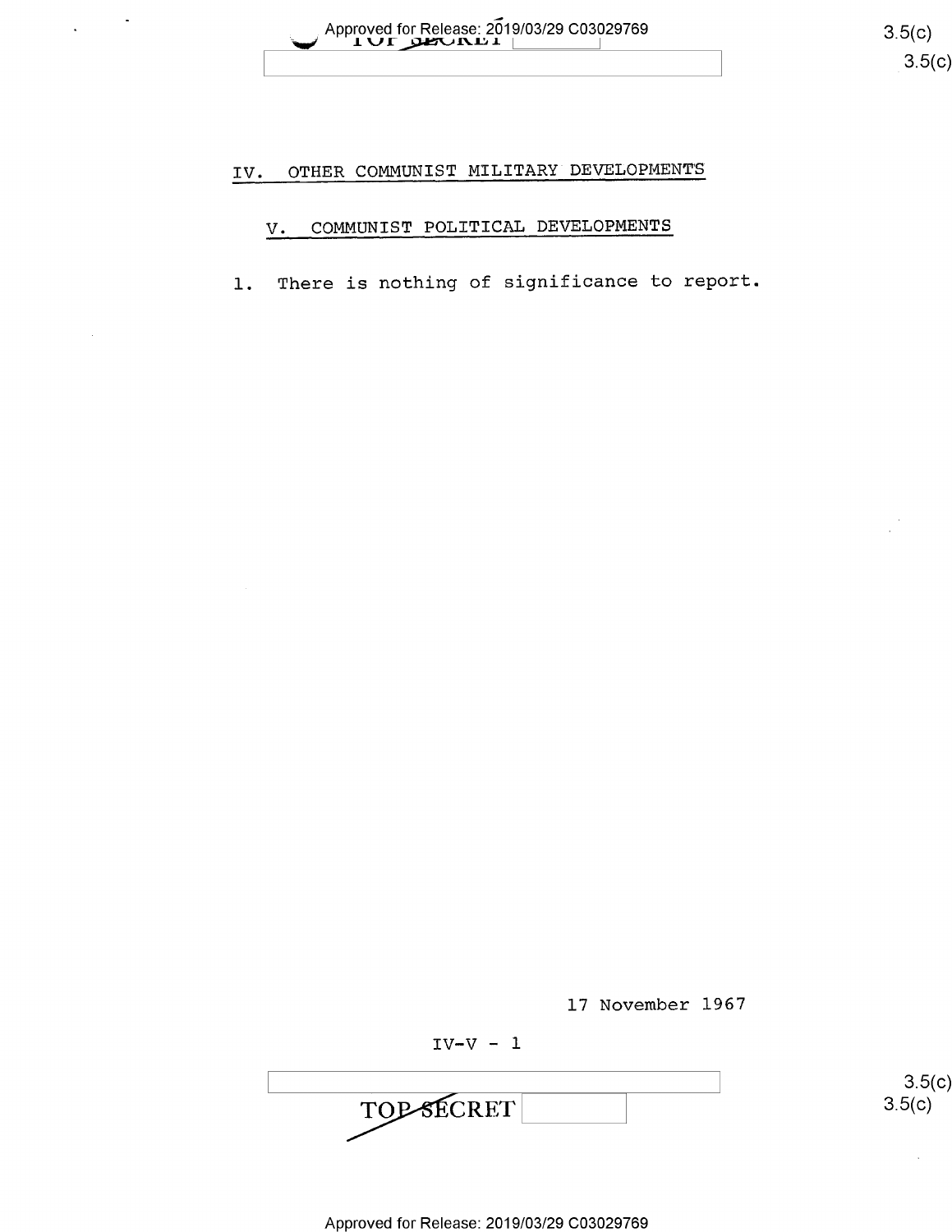

- 1 Original Canal des Rapides Bridge
- 2 Highway ferry and pontoon bridge
- 3 Highway cable bridge
- 4 Alternate rail/highway bridge
- 5 Probable rail/highway bridge (u/c)
- 6 Rail ferry
- 7 Highway ferry
- 8 Highway ferry
- 9 Highway ferry
- 10 Rail ferry



 $3.5(3.5(c)$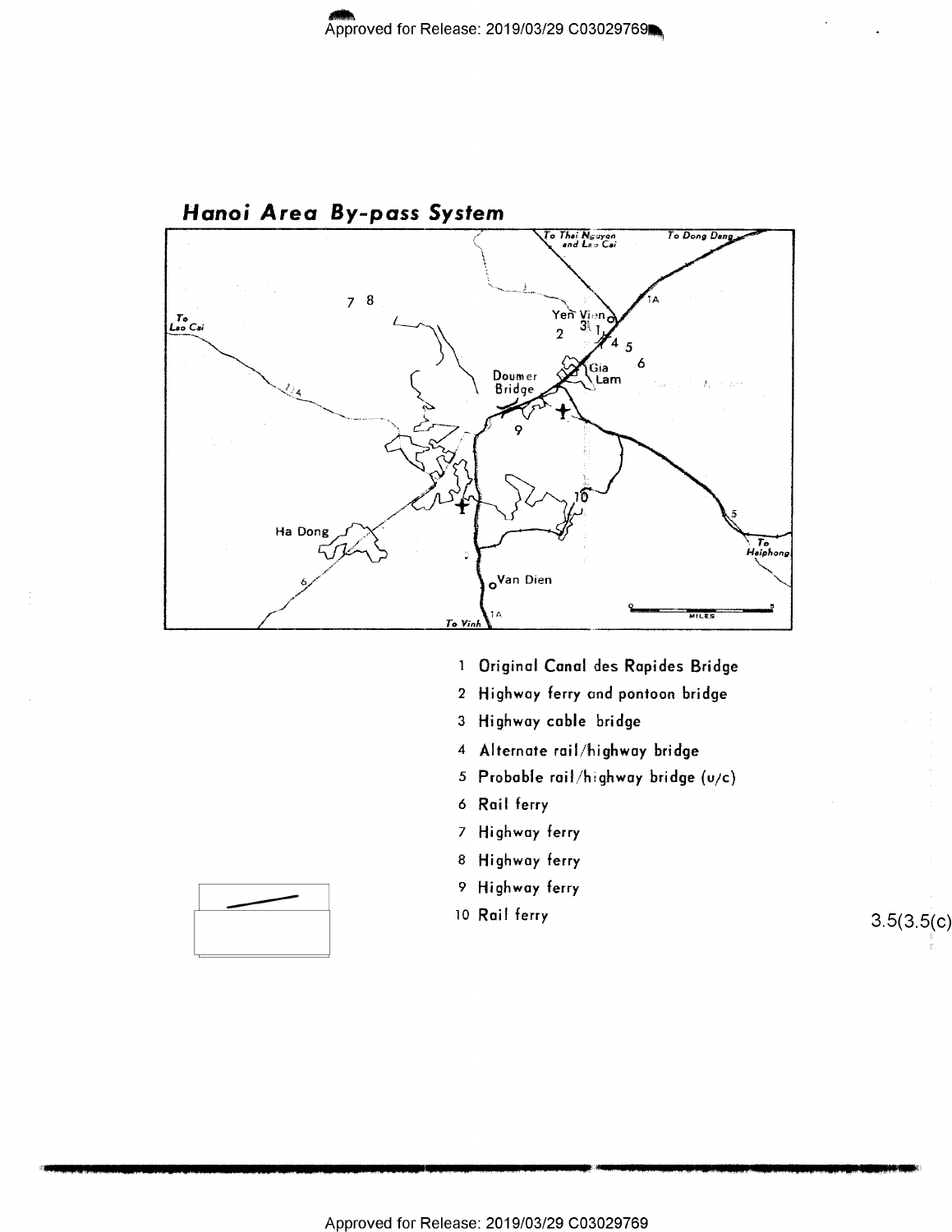Approved for Release: 2019/03/29 C03029769 3.5(c) 3.5(c) 3.5(c) Approved for Release: 2019/03/29 C03029769 3.5(c)<br>3.5(c) 3.5(c)

#### VI. OTHER MAJOR ASPECTS

1. 1. 3.3(h)(2) 1. 3.3(h)(2) two US newspapermen traveling in eastern Cambodia two US newspapermen traveling in eastern Cambodia<br>near the South Vietnamese border discovered what they<br>believed to be a recently occupied Viet Cong base<br>camp. The journalists said the site was big enough<br>for a battalion a

2. The site in question, opposite South Vietnam's Tay Ninh Province, could well be a Viet Cong facility. It is an area of extensive Communist supply and medi- cal activity.

3. Although Western newspapermen have made numer-<br>ous trips to border areas in search of Communist activ-<br>ity in the past, this is the first time that any suspicious activity has been identified. Since the US<br>reporters were making the border inspection at Sihanouk's<br>invitation, it will be more difficult for Phnom Penh<br>to issue a flat denial.

#### Bridge Repair

4. The North Vietnamese now have or are working on seven different facilities for crossing the Canal des Rapides on the main rail and road routes from China to Hanoi.

5. 5.  $\vert$  as of early November 3.3(h)(2)<br>the original bridge across the canal was serviceable<br>again. It was damaged on 26 October. A railroad<br>ferry, a highway ferry, and one cable and one pontoon bridge are available as alternates to the main bridge.<br>One alternate to the main bridge was unserviceable<br>as of 5 November. In addition, construction is under way on what appears to be a new railroad-highway bridge.

l7 November 1967

 $VI-1$ 

TOP SECRET 3.5(c)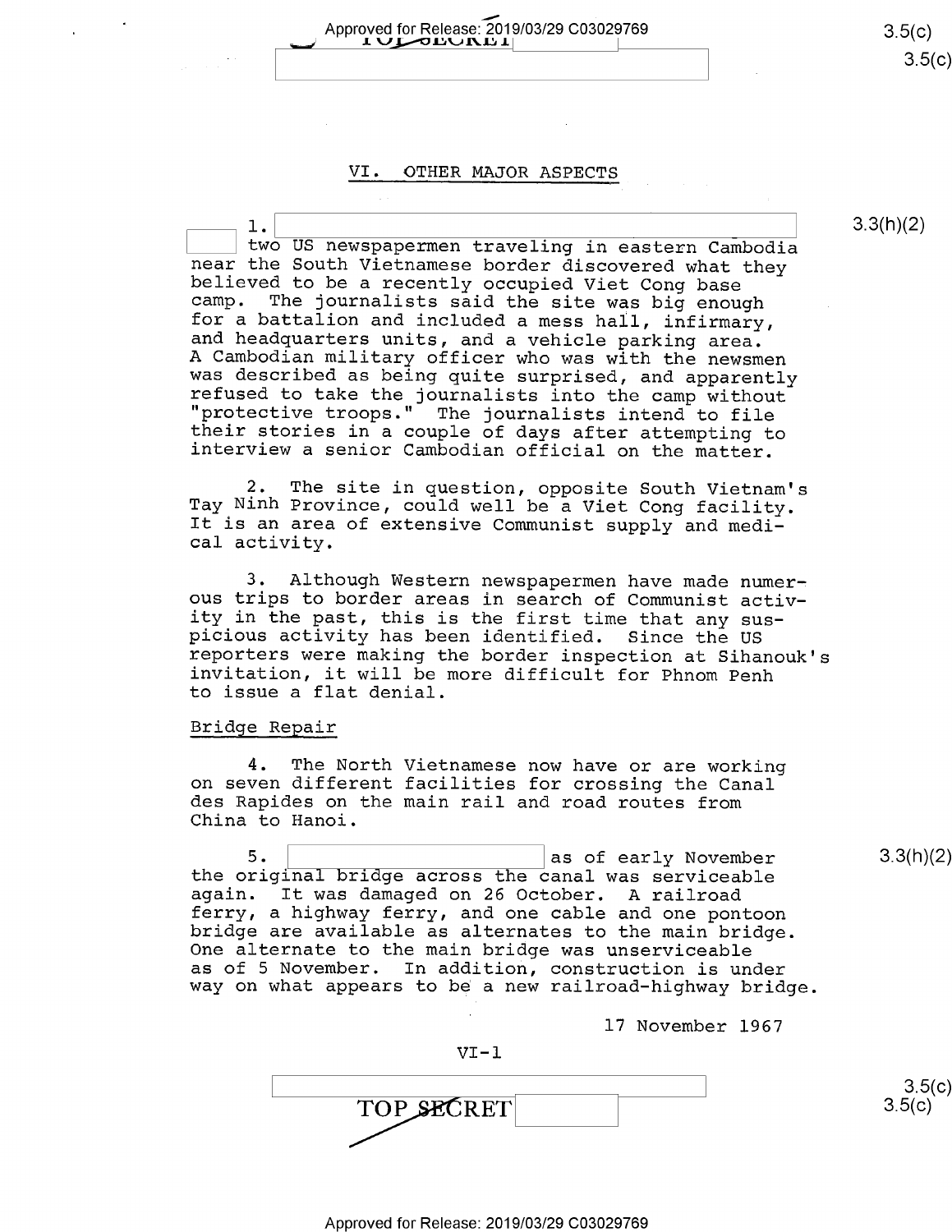

6. With the main bridge and backups available<br>for crossing the Canal des Rapides, the main obstruc-<br>tion to through traffic from China to Hanoi is now<br>the Doumer Bridge at the Red River. Repairs on the<br>two spans knocked ou 3 November'

3.3(h)(2)

 $3.5(c)$ 

 $3.5(c)$ 



 $VI-2$ TOP SECRET